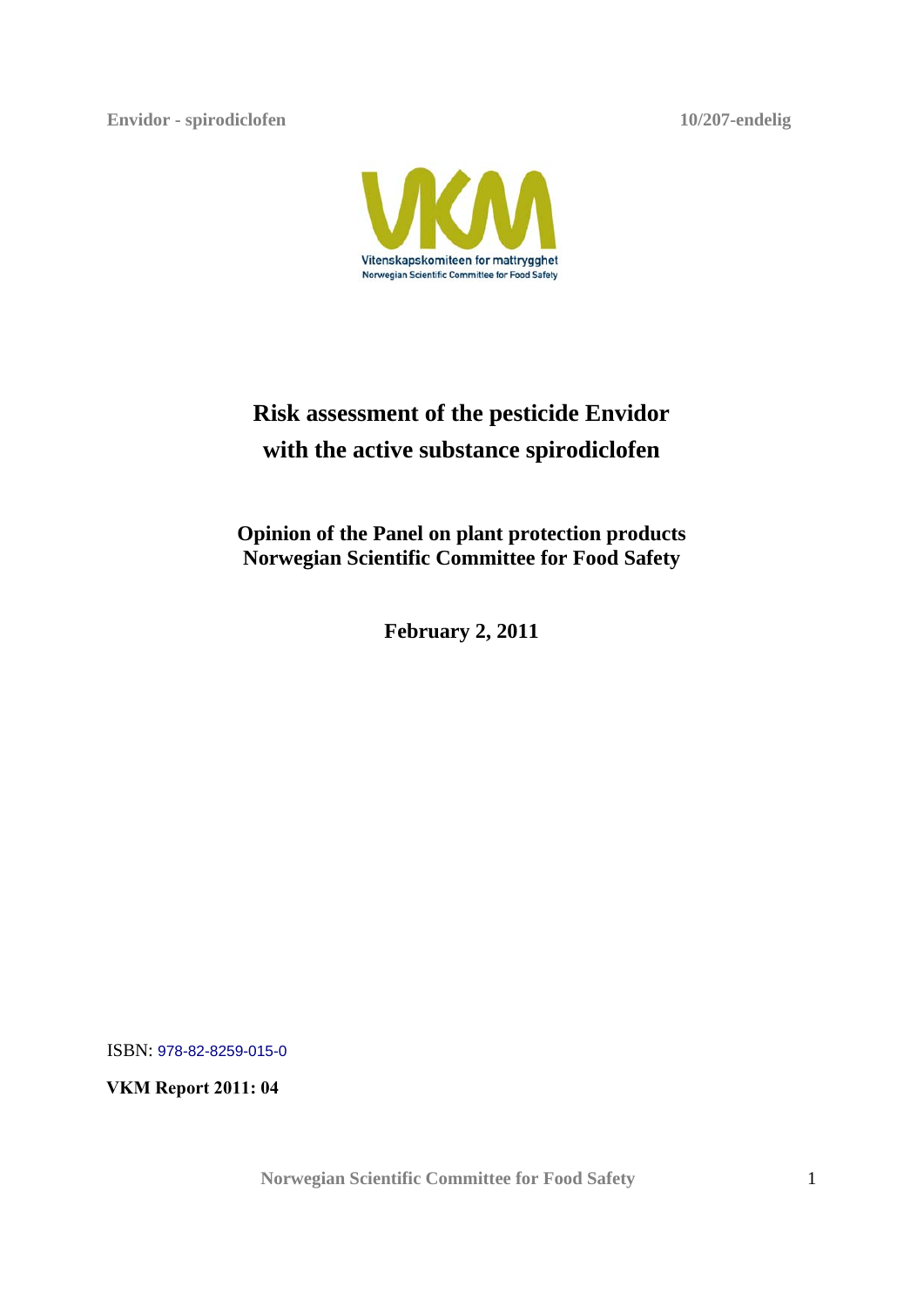# **SUMMARY**

Envidor is a new product in Norway containing the active substance spirodiclofen. The product is applied for use as an insecticide and acaricide in fruit, berries and ornamentals (field, glasshouses and tunnels). The Norwegian Scientific Committee for Food Safety (VKM) was asked by the Norwegian Food Safety Authority to perform a risk assessment on human health, environmental fate and ecotoxicological effects of the active substance and the product. The risk assessment of the product was finalized at a meeting November 25, 2010, by VKM's Scientific Panel on plant protection products (Panel 2). VKM Panel 2's conclusion is as follows:

Both Envidor and the active substance spirodiclofen showed low acute oral -, dermal - and inhalation toxicities in animal studies, but showed skin sensitising properties. The estimated risk for operators is assessed as minimal provided adequate use of personal protective equipment.

Spirodiclofen may have endocrine disrupting effects, but the *in vivo* data are not sufficient to make a firm conclusion at this point. Adrenals and other organs of the endocrine system, including the reproductive system, are target organs for chronic toxicity of spriodiclofen. Males seem to be more sensitive than females for adverse reproductive effects of spirodiclofen. Decreased testes and epididymides sizes, testes atrophy and decreased number of sperm were seen both in the parental and subsequent generation of rats. No teratogenic effect of spirodiclofen was seen.

The disturbances in the endocrine system may account for the carcinogenic potential of spirodiclofen as evidenced by tumours in testicles, uterus and liver of animals. Spirodiclofen is not considered genotoxic. The Panel regards spirodiclofen to be carcinogenic and toxic to the reproduction in laboratory animals.

Both spirodiclofen and its metabolites are rapidly degraded in soil, but while spirodiclofen has a low mobility due to high soil sorption, its metabolites are highly mobile.

Use of Envidor with the proposed application regime implies a very high risk for adverse effects on bees and non-target arthropods due to exposure to the active substance spirodiclofen. The risk for adverse effects of spirodiclofen on other terrestrial organisms, and on aquatic organisms provided that a buffer zone of 30 m to surface water is applied, is considered to be minimal.

# **CONTRIBUTORS**

Persons working for VKM, either as appointed members of the Committee or as ad hoc experts, do this by virtue of their scientific expertise, not as representatives for their employers. The Civil Services Act instructions on legal competence apply for all work prepared by VKM.

# **Assessed by VKMs Panel on plant protection products (Panel 2)**

Members of Panel 2: Line Emilie Sverdrup (Chair), Christine Bjørge, Ole Martin Eklo, Merete Grung, Torsten Källqvist, Ingeborg Klingen, Marit Låg, Edgar Rivedal, Erik Ropstad, Steinar Øvrebø.

Scientific Coordinator from the Secretariat: Edel Holene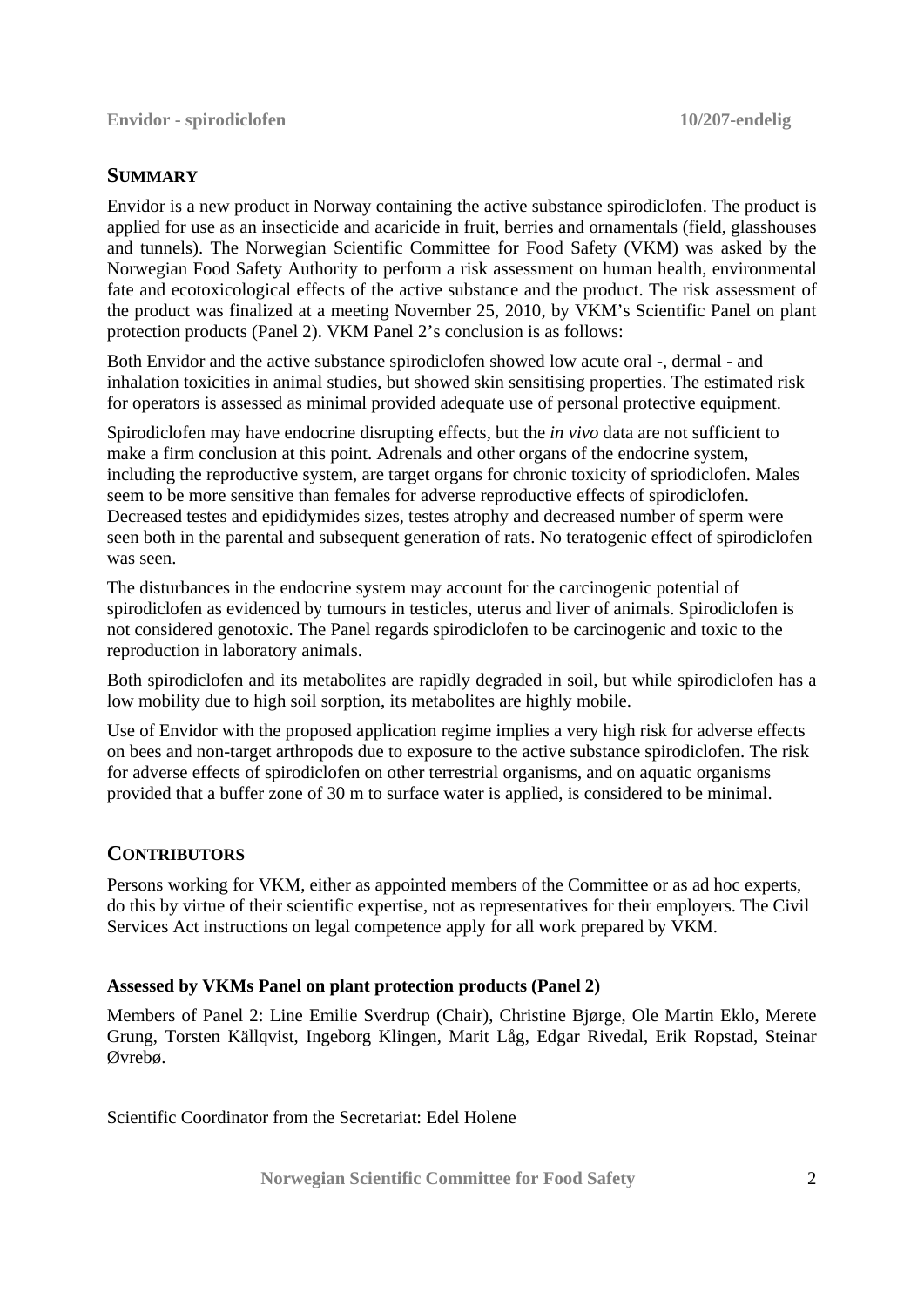# TABLE OF CONTENT

| 1. |                                                                                       |  |  |  |  |
|----|---------------------------------------------------------------------------------------|--|--|--|--|
| 2. |                                                                                       |  |  |  |  |
| 3. |                                                                                       |  |  |  |  |
|    | 3.1.                                                                                  |  |  |  |  |
|    | 3.2.                                                                                  |  |  |  |  |
|    | Summary by the Norwegian Food Safety Authority (hazard identification, hazard<br>3.3. |  |  |  |  |
|    | 3.3.1.                                                                                |  |  |  |  |
|    | 3.3.2.                                                                                |  |  |  |  |
|    | 3.3.3.                                                                                |  |  |  |  |
|    | 3.3.4.                                                                                |  |  |  |  |
|    | 3.3.5.                                                                                |  |  |  |  |
|    | 3.4.                                                                                  |  |  |  |  |
|    |                                                                                       |  |  |  |  |
|    |                                                                                       |  |  |  |  |
|    | 3.5.                                                                                  |  |  |  |  |
|    | 3.5.1.                                                                                |  |  |  |  |
|    | 3.5.2.                                                                                |  |  |  |  |
|    | 3.6.                                                                                  |  |  |  |  |
| 4. |                                                                                       |  |  |  |  |
| 5. |                                                                                       |  |  |  |  |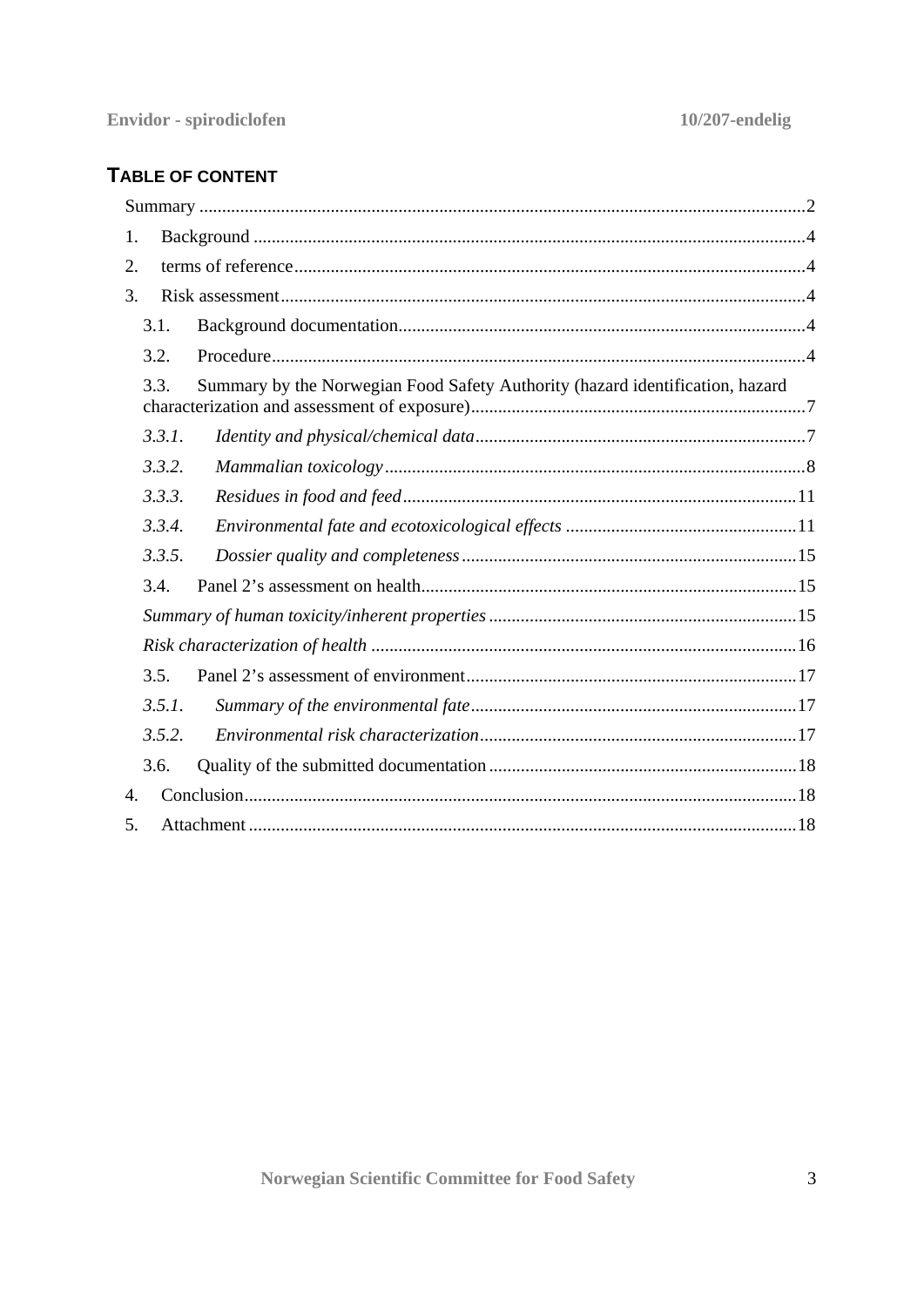**Envidor - spirodiclofen 10/207-endelig**

# **1. BACKGROUND**

VKM performs risk assessments in the context of pesticide registration cf. Regulation on Pesticides § 4. The Norwegian Food Safety Authority, National Registration Section, is responsible for reviewing and evaluating the documentation submitted by the pesticide notifier. The Norwegian Food Safety Authority takes the final regulatory action regarding registration or deregistration of pesticides based on VKMs risk assessment, along with a comparative assessment of risk and benefits and the availability of alternatives (the principle of substitution).

The Norwegian Food Safety Authority submitted a request on October 11, 2010 for VKM to perform a risk assessment on use of the pesticide Envidor 240 SC containing the active substance spirodiclofen. Both the environmental and the health risk assessments of the product were finalized by VKM's Panel 2 at a meeting on November 25, 2010.

# **2. TERMS OF REFERENCE**

Terms of reference as provided by the Norwegian Food Safety Authority are as follows: "Envidor 240 SC is a new product in Norway containing the new active substance spirodiclofen. The product is applied for use as an insecticide and acaricide in fruit, berries and ornamentals (field, glasshouses and tunnels). In this regard, the Norwegian Food Safety Authority asks for an assessment of the following:

- *The human health risk for operators related to the properties of the active substance and the product. The Norwegian Food Safety Authority would also like a statement on the inherent properties of the product, and a statement on the effects related to the limitations in the modelling. The Panel is in particular asked to look at the reproductive and carcinogenic effects of spirodiclofen.*
- *The fate and behaviour in the environment and environmental risk with regard to the properties of the active substance spirodiclofen and the product Envidor 240 SC. The Panel is in particular asked to look at the toxicity and risk to non-target arthropods and bees*. "

# **3. RISK ASSESSMENT**

# **3.1.Background documentation**

The Panel's risk assessment is based on the Norwegian Food Safety Authority's evaluation (2010) of the documentation submitted by the applicant. The Norwegian Authority for Food Safety publishes both their evaluation of Envidor and their final regulatory action on the registration of the pesticide product at their homepage http://www.mattilsynet.no.

# **3.2.Procedure**

The first three steps of the risk assessment (hazard identification, hazard characterization and assessment of exposure) are performed by the Norwegian Food Safety Authority and involve an assessment of the documentation submitted by the pesticide notifier. The resulting summary report on hazard identification, hazard characterization and assessment of exposure, which is included in the present document, is then reviewed by VKMs Panel 2. This review may result in some amendments in the original documents of both the summary report and the full report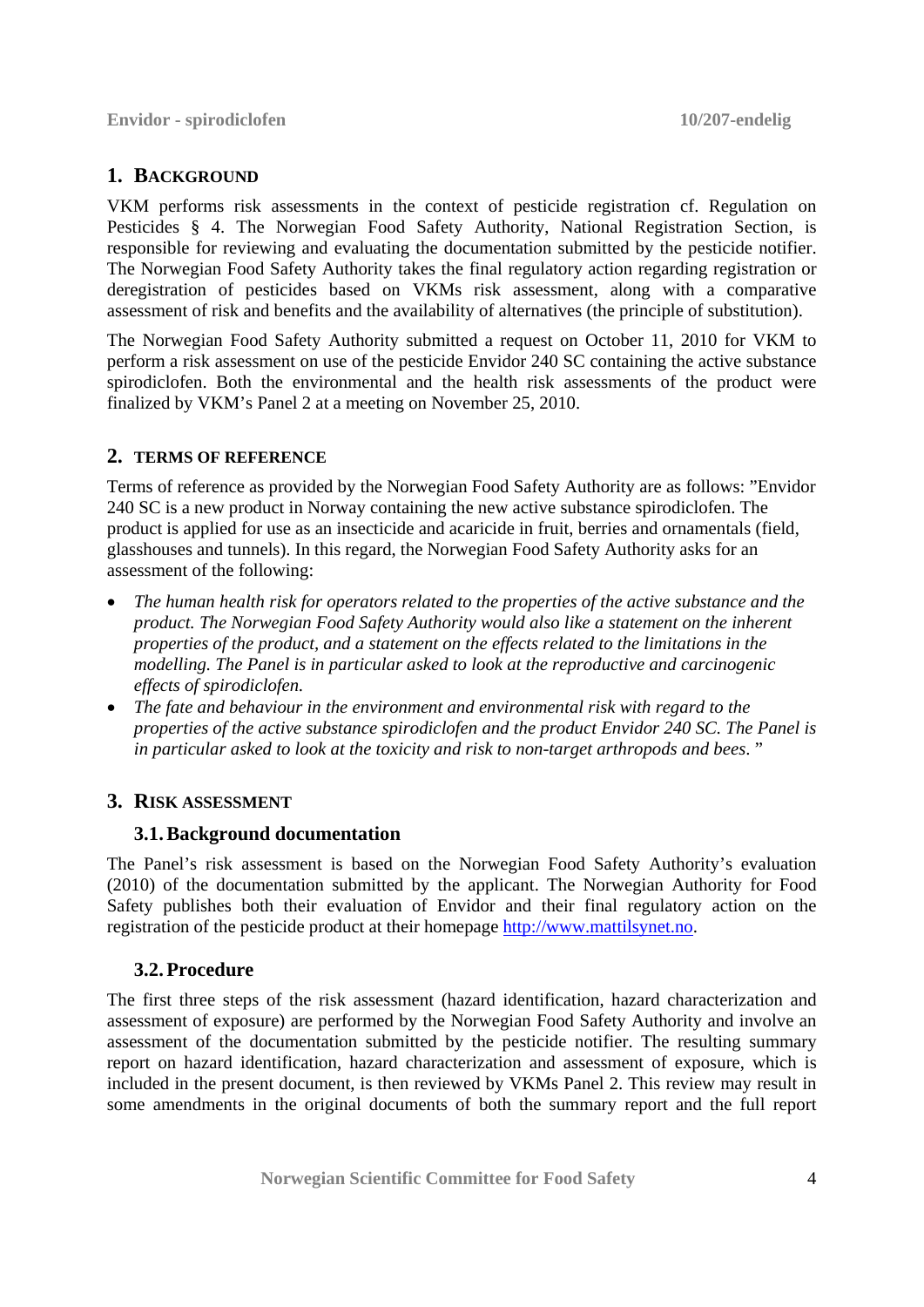issued by the Norwegian Food Safety Authority (2010). The fourth step (risk characterization) is based on the three first steps and is the Panel's conclusions or risk assessment.

# **Health risk assessment**

The assessment of health risk of pesticides is based on the adverse effects produced by the active substance and product in several experimental test systems including long term animal studies. On the basis of this, limits of exposure which represent no health risk are determined. The limits take account of the uncertainties of extrapolating data for animal to human. Then the limits are compared to the operator exposure and human exposure to possible residues in food.

The Europoem, UKPoem and the German model estimate of exposure are used to estimate the operator exposure. The models are based on a limited number of studies and are not validated. Thus, the models may not always be sufficiently representative for Norwegian conditions. The limitations of model estimates of exposure are taken into consideration when the calculated level of exposure is close to the threshold limit for acceptable operator exposure (Acceptable Operator Exposure Level; AOEL). The Panel uses the 75 percentile of exposure assessment for both UK poem and German model. The Panel has to base their assessment on the models whenever exposure data for the product is not presented.

The Panel makes use of a higher safety factor when calculating AOEL and ADI in cases where the product contains critical active substances with serious adverse inherent properties (toxic to reproduction or carcinogenic).

In order to describe the risk of operator exposure, the Panel makes use of a risk scale. The scale is based on the ratio between the estimated exposure based on models or measured exposure in field studies and the Acceptable Operator Exposure Level (AOEL). In case the estimated exposure significantly exceeds AOEL, use of the products may lead to increased risk for health effects.

The following risk scale is used:

| Very high risk | more than 500% of the limit |
|----------------|-----------------------------|
| High risk      | $300 - 500\%$ of the limit  |
| Medium risk    | 150-300% of the limit       |
| Moderate risk  | $110-150\%$ of the limit    |
| Minimal risk   | the limit is not exceeded   |
|                |                             |

The Panel may take into consideration critical co-formulants of the product when the degree of risk is to be determined. Consequently, if a product contains critical co-formulants it may be assessed to represent higher risk than what the inherent properties of active substances imply.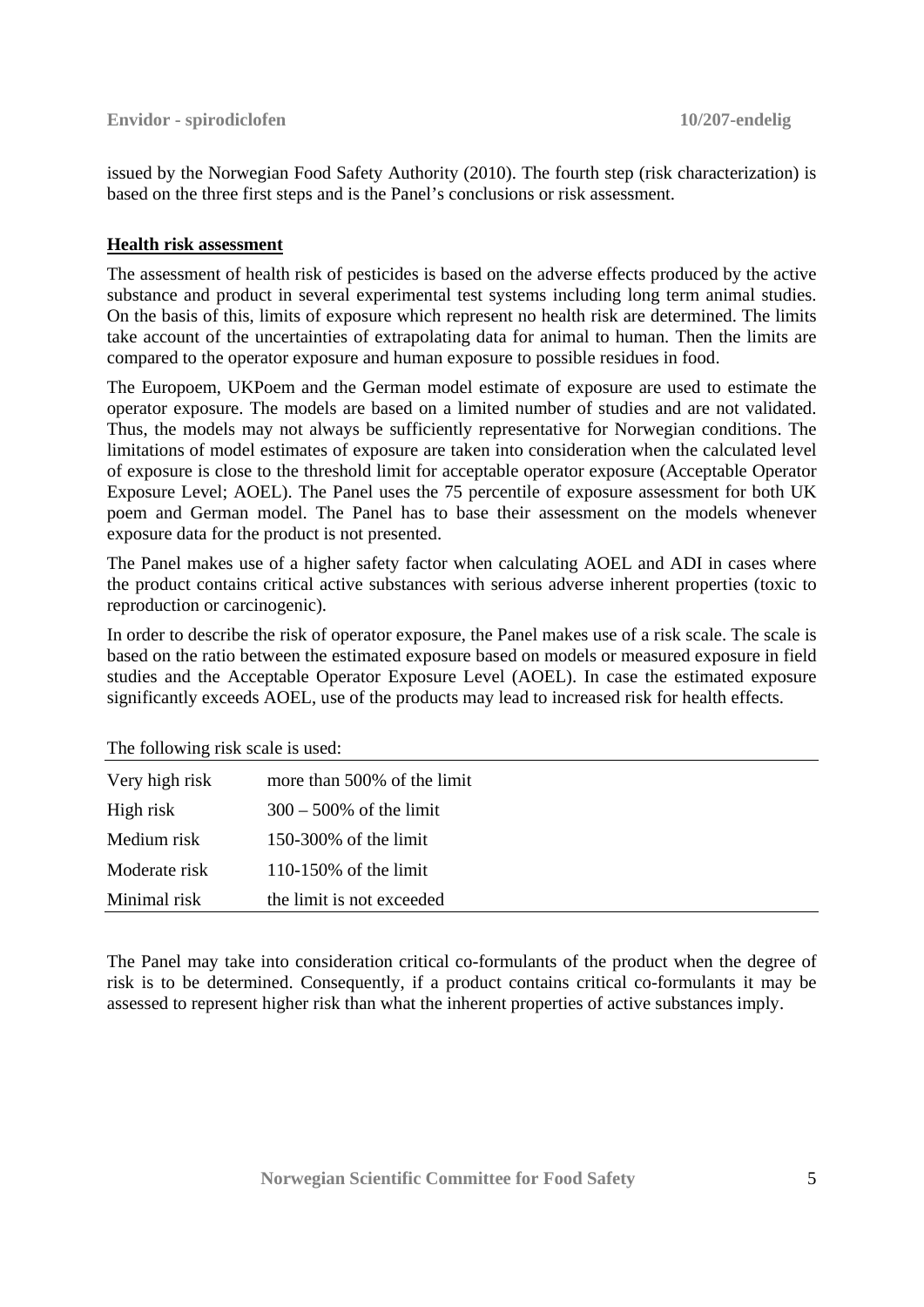# **Environmental risk assessment**

The environmental risk assessment of pesticides involves predictions of exposure concentrations in various environmental compartments (e.g. soil and surface waters) that may occur after application of the pesticide. These predicted effect concentrations (PECs) are compared to exposure levels that are known to cause toxic effects to important groups of organisms representing the environmental compartments.

The environmental fate and possible ecotoxicological effects of pesticides are investigated in several laboratory- and field experiments. In environmental risk assessments of pesticides, Predicted Environmental Concentrations (PECs) are estimated by use of different scenarios for different parts of the environment (terrestrial, aquatic). The first parameter estimated is usually the initial concentration (PIEC, Predicted Initial Environmental Concentration), e.g. the concentration just after application (usually spraying). PIEC in soil is calculated assuming a homogenous distribution of areal dose in the upper 5 cm soil layer. For surface water, the PIEC is based deposition of pesticides from spray drift in a standard size water body. The calculations are performed with application of buffer zones between the sprayed area and the water body.

The further exposure regime in different compartment is affected on the fate of the pesticide. The fate is dependent on processes such as photodegradation, hydrolysis, biodegradation and sorption to soil particles. These processes are studied in several standardised laboratory tests. In addition, field tests are used to study the dissipation of the pesticide in various agricultural soils.

Based on the experimental fate studies, factors describing different fate processes may be derived and used in models that describe the fate of the pesticide in the soil as well as the transport to surface water and ground water. The concentrations of the pesticide in water are estimated by use of models with relevant scenarios based on EUs FOCUS-scenarios. The models produce maximum PNEC and average PNEC calculated for specified periods after pesticide application. In the surface water scenarios PNEC is also calculated for the sediment phase.

Then the Toxicity Exposure Ratio (TER) is estimated for different groups of organisms. The TER is calculated as the ratio between the toxicity for the organism in question (expressed as LC50, EC50, NOEC etc., depending on organism and study type) and PEC or PIEC. Trigger values for TER, which express the acceptability of the risk for different organisms, have been defined by the EU. The risk is considered minimal when the TER **exceeds** the trigger value.

In the terrestrial environment, the risk for toxic effects on bees and non-target arthropods is assessed according to other criteria. Hazard quotients for oral-  $(HQ<sub>O</sub>)$  and contact toxicity  $(HQ<sub>C</sub>)$ are estimated for bees.  $HO_0$  evt.  $HO_0$  is the ratio between the standardized area dose of the product (g v.s./ha) and acute toxicity for the bee (LD50, µg active ingredient/bee). Field experiments and expert evaluation is triggered whenever the hazard quotient is above 50.

For the non-target arthropods, the estimated hazard quotient (HQ) is the ratio between the area dose of the product (g active ingredient/ha), which is multiplied with a factor for multiple applications (MAF, multiple application factor) when appropriate, and the acute toxicity for the organism (LR50, g active ingredient/ha). According to EU, whenever the ratio value exceeds 2, further investigations are triggered.

The Panel makes use of a scale in order to describe the risk of exposure for different organisms which live within and outside the spraying field. The scale is based on the ratio between the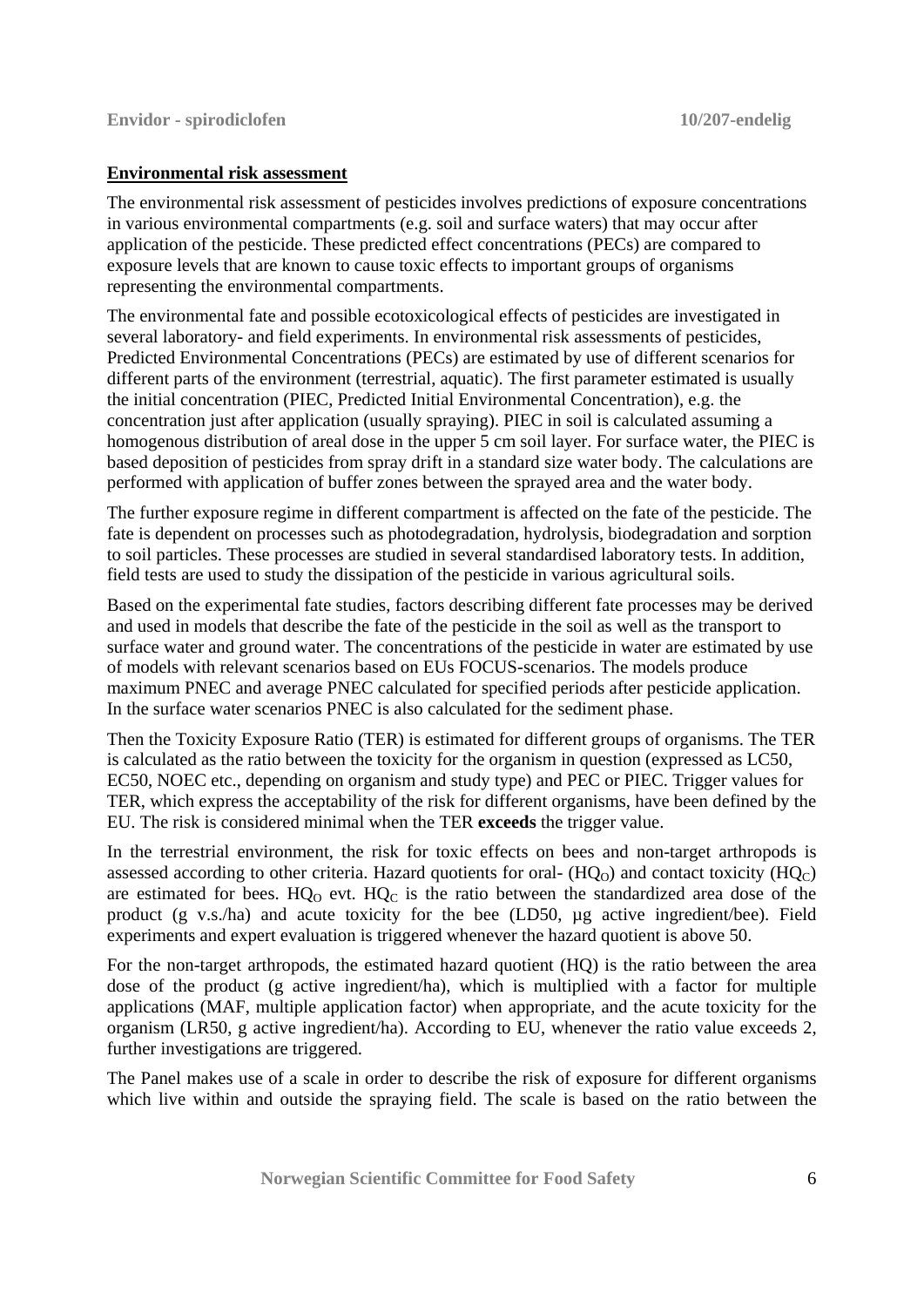estimated exposure and the limit or the ratio between the TER and the TER trigger value designated each group of organism.

The following risk scale is used:

| Very high risk | more than 500% of the limit |
|----------------|-----------------------------|
| High risk      | $300 - 500\%$ of the limit  |
| Medium risk    | $150-300\%$ of the limit    |
| Moderate risk  | $110-150\%$ of the limit    |
| Minimal risk   | the limit is not exceeded   |

The estimates of exposure concentrations are based on maximal concentrations, which exist during or shortly after spraying. The group of organism assessed (for example birds or leaf dwelling non-target organisms) is not always present during the period of maximal concentration. In the final risk assessment, the Panel therefore takes into consideration whether, or to which extent, the organism in question actually will be exposed. This may cause that the risk is assessed lower than indicated by the scale above.

Additionally, uncertainties in the data base both with regard to establishments of limits and models of exposure concentrations are taken into consideration if relevant. This may also cause that the risk is assessed lower or higher than the risk scale. Any deviation from the risk scale is justified in this document.

# **3.3. Summary by the Norwegian Food Safety Authority (hazard identification, hazard characterization and assessment of exposure)**

Envidor 240 SC is a new product in Norway containing the new active substance spirodiclofen. The product is applied for use as an insecticide and acaricide in fruit, berries and ornamentals (field, glasshouses and tunnels). The Norwegian Institute for Agricultural and Environmental Research recommend the applied uses.

The standardized area dose is 60 ml (14.4 g a.s.) per decare. There should be maximum one application at uses on field, and maximum two applications at uses in glasshouses and tunnels. The application equipment differs on the crop, and can be tractor-mounted sprayers as well as handheld sprayers.

Spirodiclofen belongs to the IRAC chemical group 23: Tetronacid- and tetra-acid-derivates. The mode of action differs from other commercial insecticides on the Norwegian marked, but there will still be a potential risk of resistance.

| 3.3.1.           | <b>Identity and physical/chemical data</b> |
|------------------|--------------------------------------------|
| Product name     | Envidor 240 SC                             |
| Active substance | Spirodiclofen                              |
| Formulation      | Suspension concentrate                     |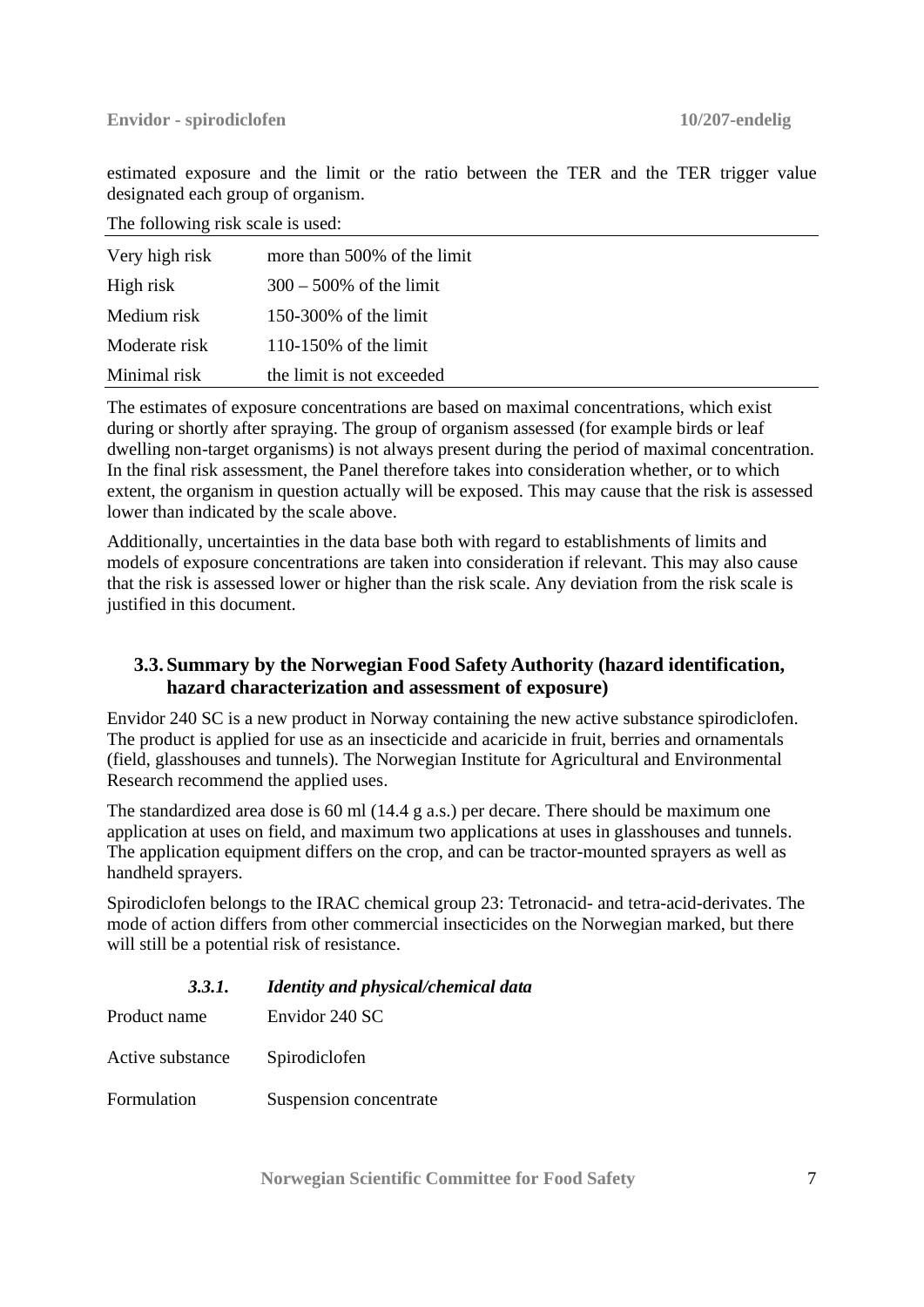| Concentration of<br>active substance | $240 \text{ g/L}$                                                                                                                                                                  |
|--------------------------------------|------------------------------------------------------------------------------------------------------------------------------------------------------------------------------------|
| CAS number                           | 148477-71-8                                                                                                                                                                        |
| IUPAC-name                           | 3-(2,4-dichlorophenyl)-2-oxo-1-oxaspiro[4.5]dec-3-en-4-yl 2,2-<br>dimethylbutyrate (ISO) 3-(2,4-dichlorophenyl)-2-oxo-1-<br>oxaspiro[4.5]dec-3-en-4-yl 2,2-dimethylbutanoate (ACD) |

Structural formula



| Molecular mass      | $411.3$ g/mole                                       |
|---------------------|------------------------------------------------------|
| Solubility in water | Low 0.00019 mg/L $(20^{\circ}C, pH 7)$               |
| Vapour pressure     | Low $3x10^7$ Pa (20°C)                               |
| Henrys constant     | Medium < $2 \times 10^{-3}$ Pa m <sup>3</sup> /mol   |
| log Pow             | High 5.1 $(20^{\circ}C, pH 7)$                       |
| pKa                 | Could not be determined, no dissociation is expected |

# *3.3.2. Mammalian toxicology*

# **Spirodiclofen**

# Toxicokinetics

*Absorption:* The excretion of radioactivity in urine indicates that after a single oral dose of 2 mg/kg bw at least 64% (males) or 76% (females) of spirodiclofen is absorbed within 48 h. In another study at least 60% (males) or 75% (females) of the administered spirodiclofen was absorbed within 24 h. If the amount in bile is included the absorption in males is increased to 70%. The faecal excretion of radioactivity in bile-duct cannulated rats treated with a single oral dose of 1 mg/kg bw of spirodiclofen suggests incomplete absorption. The level of absorption seems to decrease with increasing oral doses and after pretreatment with a high dose.

*Distribution*: Levels of radioactivity in organs and tissues were low, and the relative distribution was similar for all experimental groups. Depending on the time of sampling peak tissue levels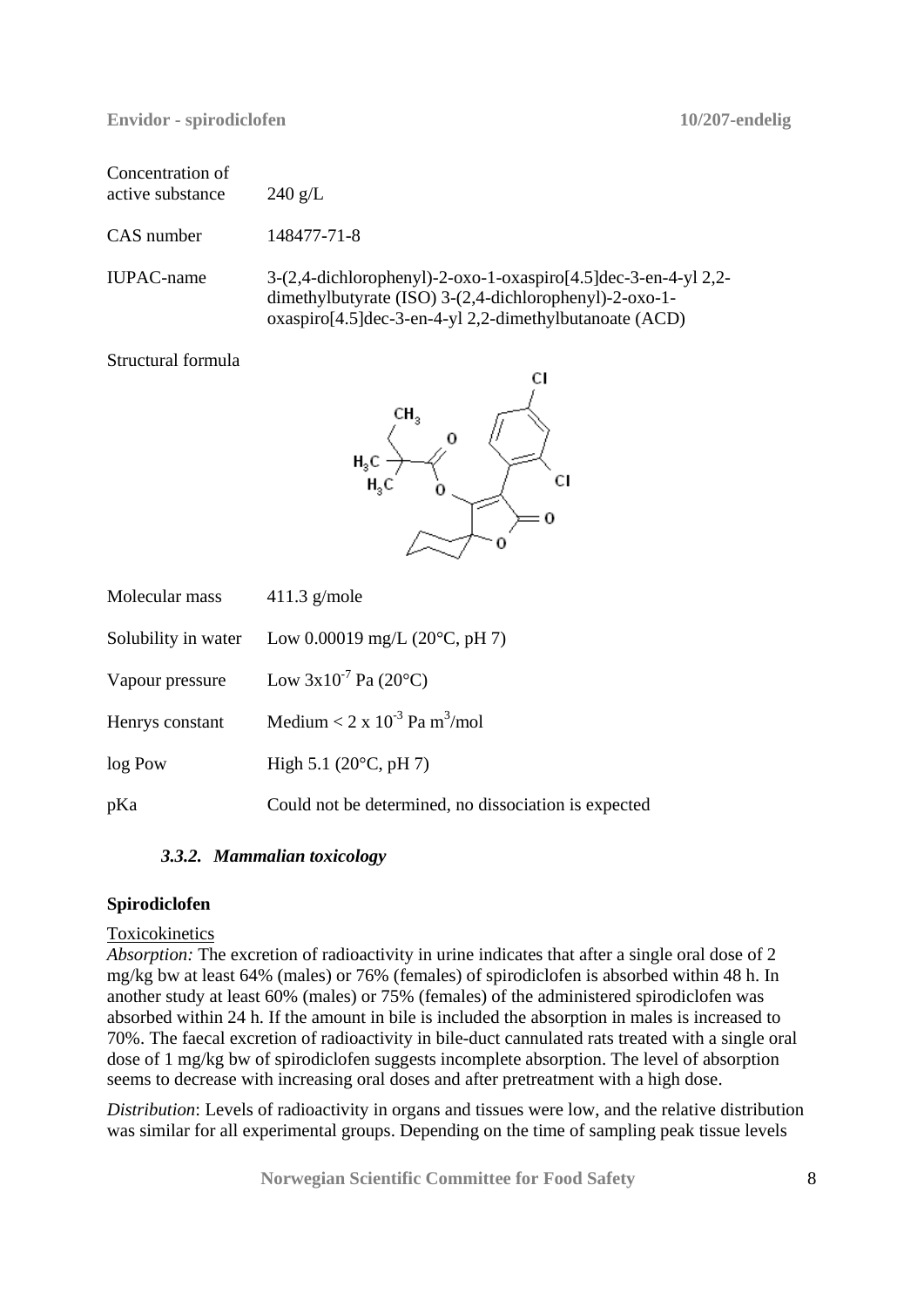were observed at 3-8 h after administration. Highest levels of radioactivity were observed in liver, kidney, plasma, gastrointestinal tract and skin. In females, organ and tissue levels were 5-15 times lower than in males. In male rats treated with spirodiclofen for 15 days, tissue levels were about 4 times lower than in males treated with a single dose of spirodiclofen. Only traces of radioactivity was found in the testis (0.003 pg/g) and nothing were detected in other organs involved in hormonal regulation (e.g. in the adrenal and thyroid gland).

*Metabolism:* A marked sex difference in metabolite profile was observed. The main metabolite in female rats was M01 (54.8%), while this metabolite only represented 2.3 - 3.8% in males. In male rats the major metabolites were the M02 and M03 isomers, representing 55.1 - 57.4% of total radioactivity. In females these metabolites only represented 17.3%, indicating a higher capacity in further metabolization of the enol metabolite in male rats. In plasma, liver and kidney samples of males as well as females enol was the main metabolite. The parent compound was not detected in urine or bile. In faeces it accounted for 3.4 % in male and 0.4% in female rats pre-treated with 50 ppm and 5.7% in male and 16% in female rats pre-treated with 2500 ppm.

*Excretion:* Following administration of 2 mg <sup>14</sup>C-spirodiclofen/kg bw to male rats at least 88% of the administered dose (99% of recovered radioactivity) was excreted within 48 h. After administration of 100 mg spirodiclofen /kg bw, 96% of the administered dose (100% of recovered radioactivity) was excreted within 168h. Elimination half-life was 3.5-5.3 hours.

#### Acute toxicity

Spirodiclofen has low acute toxicity to rats following oral, dermal or inhalative administration.

#### Irritation and sensitisation

Spirodiclofen is considered not irritating to skin and eye, but it exhibits a skin sensitising potential and meets the criteria for classification as **Xi; R43 May cause sensitisation by skin contact**.

# Genotoxicity

Spirodiclofen did not induce mutations in bacteria. The point mutations test in mammalian cells in vitro gave equivocal results. Statistically significant increases in mutant frequency were observed in one culture with and one culture without metabolic activation. The results were not reproduced in parallel treated cultures or in a second trial, and it was no dose-response. To exclude the possibility of point mutations in vivo however, a second in vivo test would have been preferable. The results of the chromosomal aberration study in mammalian cells in vitro were also equivocal. A statistically significant increase in aberrations were observed (+/-S9), but the values are within the range of historical controls. Spirodiclofen was found to be negative in an in vivo micronucleus test. Based on these results, spirodiclofen is considered to be non-genotoxic.

# Sub-chronic and chronic toxicity

The adrenals, where effects on weight and/or histopathology are observed already at low doses, seem to be target organs in both rats, mice and dogs. Effects on the adrenals were observed both in sub-chronic and chronic studies. In addition to the adrenals also other organs of the endocrine system, included reproductive organs, were affected in all test species. Effects on haematological and clinical biochemical parameters included reduction of cholesterol and triglyceride levels were also observed.

# **Carcinogenicity**

Spirodiclofen is considered carcinogenic for inducing Leydig cell tumours and uterus adenocarcinomas in the rat (NOAEL 14.72 mg/kg bw/day), and for inducing liver tumours in the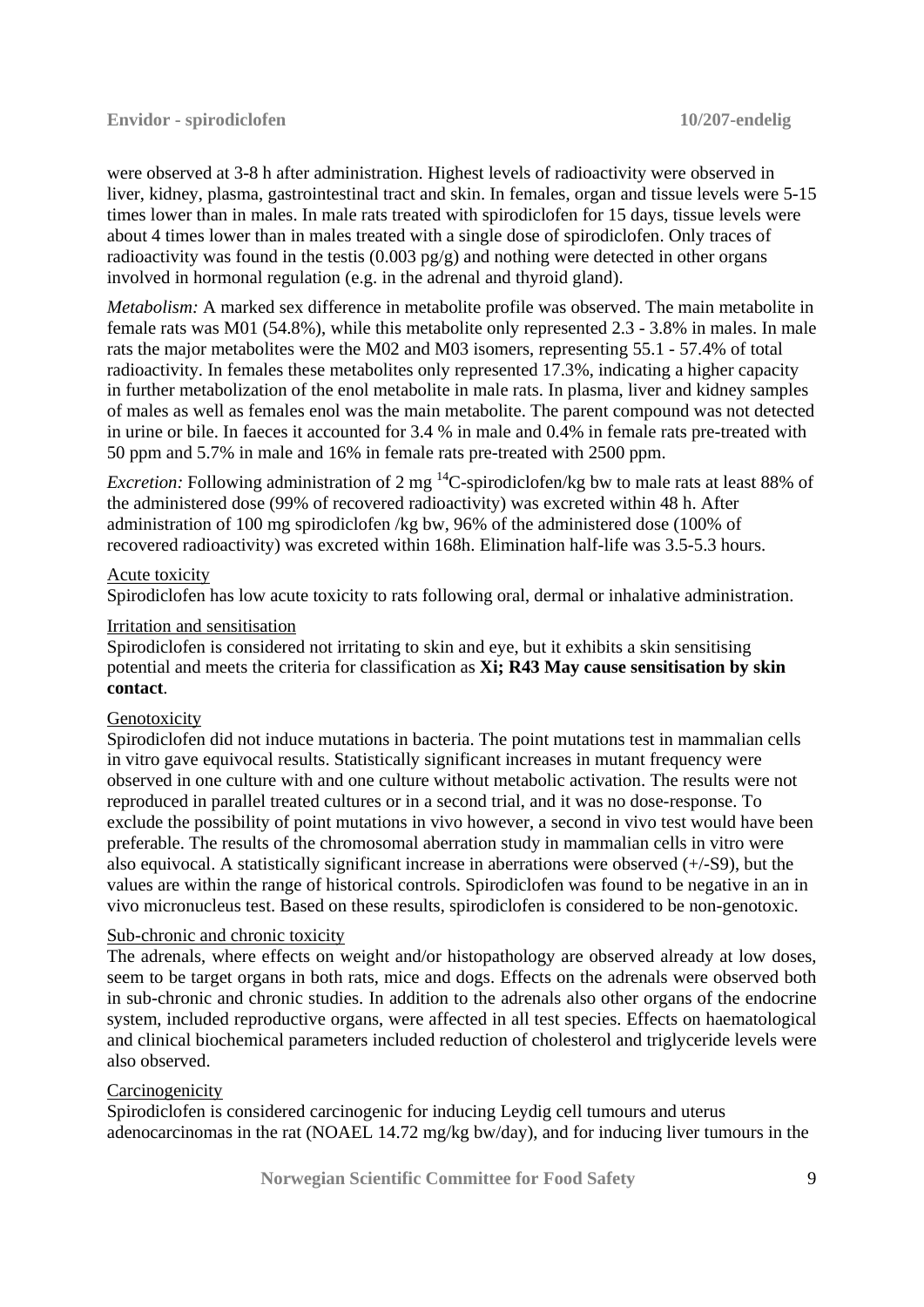# mouse (NOAEL 4.1 mg/kg bw/day). Classification as **Xn; R40 Limited evidence of carcinogenic effect** is proposed.

# Reproductive toxicity and teratology

Critical effects in F0 animals in the 2-generation study in rats were decreased body and liver weight and decreased blood cholesterol in males and decreased triglyceride concentration in both males and females. In F1 males effects on the testes and epididymides were observed at all dose levels. In the highest dose group, effects on spermatogenesis in F1 males were observed, and four males failed to reproduce. Based on the reproductive effects, spirodiclofen fulfil the criteria for classification as **Xn; R60 May impair fertility / R62 Possible risk of impaired fertility**.

In the teratology study in rats no adverse effects were observed at any dose level. Critical maternal effect in the rabbit study was a significant decrease in body weight in the two highest dose groups. The critical developmental effect was an increased incidence of liver lobulation in foetuses of the highest dose group, with a NOAEL (developmental) of 300 mg/kg bw/day. Spirodiclofen is not considered as teratogenic.

# Neurotoxicity

Spirodiclofen is not considered neurotoxic. No effects were observed in the acute or developmental neurotoxicity studies. In the sub-chronic study decreased foot splay and grip strength and reduced motor and locomotor activity were observed, but only at high doses and in the presence of general toxicity. The functional observational battery test conducted in the combined study on chronic toxicity and carcinogenicity in Wistar rats did not reveal any relevant signs or symptoms indicating evidence for neurotoxic potential of spirodiclofen.

# Special studies

Based on the mechanistic studies, the notifier concluded that M01 interferes with steroid hormone synthesis at the level of general biochemical pathways /pyruvate/citrate shuttle (Krebs cycle) but has no direct effects on steroid synthesis. In addition, the notifier concluded that decreased levels of reducing equivalents (e.g. NADH and NADPH) unspecifically lower the synthesis of cholesterol, triglycerides and steroid hormones. Inhibition of steroid hormone biosynthesis increases the release of adrenocorticotrophins and gonadotrophins from the pituitary gland. The increase in gonadotrophins then results in chronic stimulation of testicular Leydig cells and uterine cells, resulting in hypertrophy, hyperplasia and tumour formation. These considerations seem plausible, and it can be concluded that the carcinogenic potential of spirodiclofen should be regarded as a non-genotoxic carcinogenic mechanism. Because of the interference with steroid hormone synthesis, spirodiclofen should be regarded as an endocrine disruptor.

# Medical data

No reports about human findings are available and a specific antidote is not known. In case of oral uptake, first aid measures should consist of removal of ingested compound by gastric lavage or induction of vomiting and symptomatic treatment. Contaminated skin should be washed immediately with plenty of water.

# **Envidor 240 SC**

# Co-formulants

Spirodiclofen does not contain co-formulants occurring above the limit that trigger labelling according to the dangerous substance list.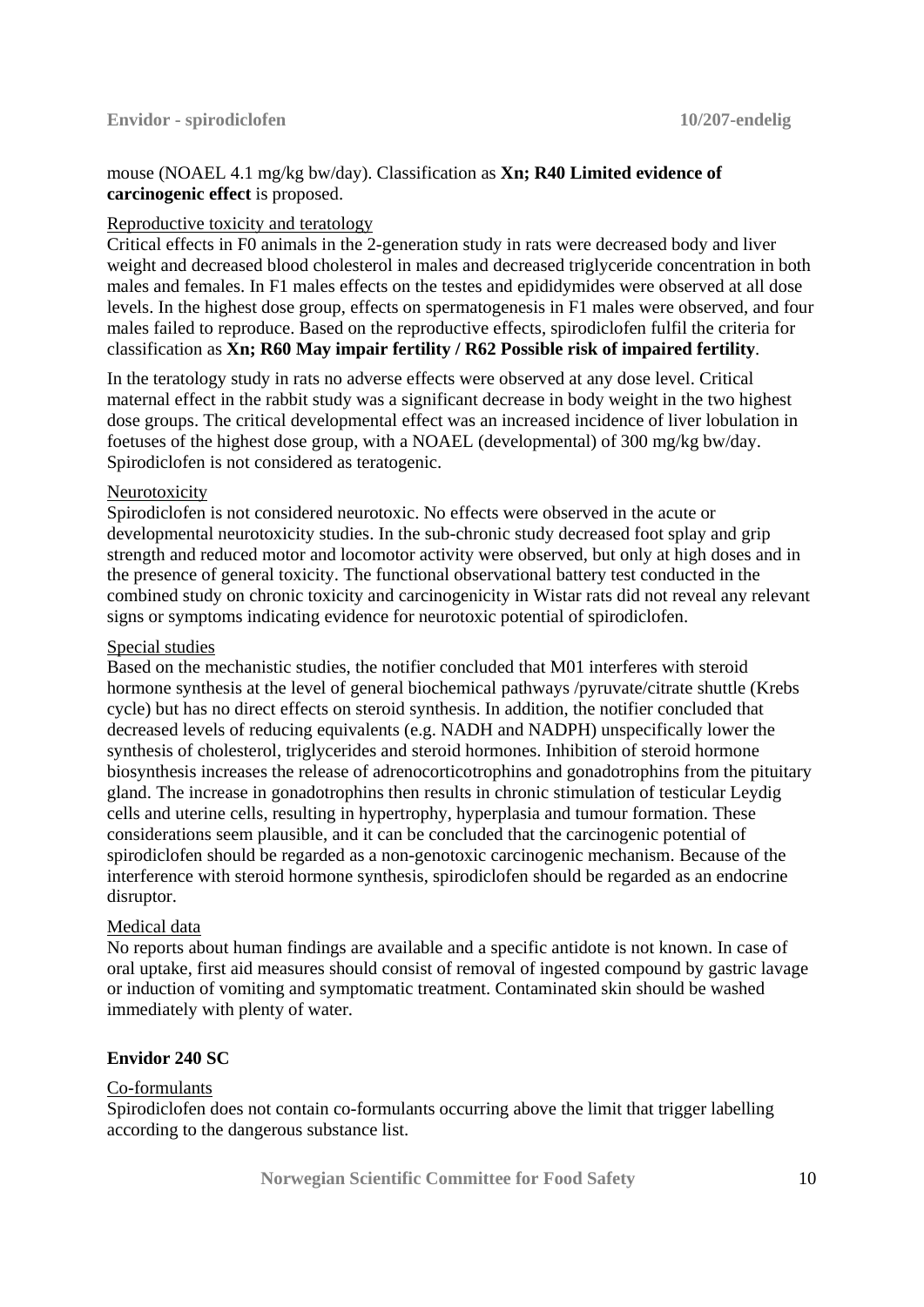#### Acute toxicity

Envidor 240 SC has low acute toxicity to rats following oral, dermal or inhalative administration.

#### Irritation and sensitisation

Spirodiclofen is considered not irritating to skin and eye, but it exhibits a skin sensitisation potential (classified as **Xi; R43 May cause sensitisation by skin contact**).

#### Dermal absorption

Based on the in vitro study with human skin the dermal absorption is 0.6% for the concentrate and 7% for the dilution. The monkey studies were regarded as being of limited value because of dose selection, low recovery in the main study and limited number of experimental animals.

# **Operator, worker and bystander exposure**

UK Poem estimate of exposure suggests that the level of exposure will be acceptable for operators without PPE for application using tractor-mounted sprayers. Because of the sensitising properties of Envidor 240 SC (**Xi; R43**) however, gloves should always be used when handling the product. For application with handheld sprayers the UK POEM estimate of exposure requires gloves to be worn during mixing and loading and during application in fruits and berries. In ornamental plants, AOEL is exceeded even when full protective equipment (gloves and impermeable coverall) is used.

Worker exposure following re-entry estimated using an exposure model proposed by Hoernicke et al. (1998) and Krebs et al. (2000) show that the exposure is acceptable without use of PPE. Although the estimated worker exposure is below the AOEL however, use of gloves should be worn to minimize exposure and because of the sensitising properties of Envidor 240 SC. Estimation of bystander exposure using EUROPOEM II shows that bystanders are not at risk.

# *3.3.3. Residues in food and feed*

This is not included in this report.

# *3.3.4. Environmental fate and ecotoxicological effects*

# **Environmental fate and behaviour**

# Degradation in soil

The degradation rate of spirodiclofen is high to moderate, DT50: 1-13 days, geometric mean DT50: 5.4 days. DT90: 3.8-44 days, geometric mean 18.4 days. The per cent mineralization of spirodiclofen is high 23-93 % of AR and the formation of bound residues is between 7 and 14 % of AR. Four main metabolites were observed and the following DT50-values were calculated. BAJ 277740-enol: 1.9-9.8 days. BAJ 2740-ketohydroxy: 0.6-27 days. BAJ 2740-dihydroxy: 3.8- 30 days. 2,4-dichlorobenzoic acid: 3.5-11 days. An anaerobic soil degradation study has not been performed. DT50lab (10°C, aerobic) was calculated from DT50lab (20°C, using a Q10 factor of 2.58). The degradation rate is high to moderate, DT50: 2.8- 34 days. DT90: 10-114 days. Photolysis is not an important route of degradation for spirodiclofen. No field studies were submitted on the basis that the laboratory degradation of spirodiclofen and major metabolites is  $<$ 60 days.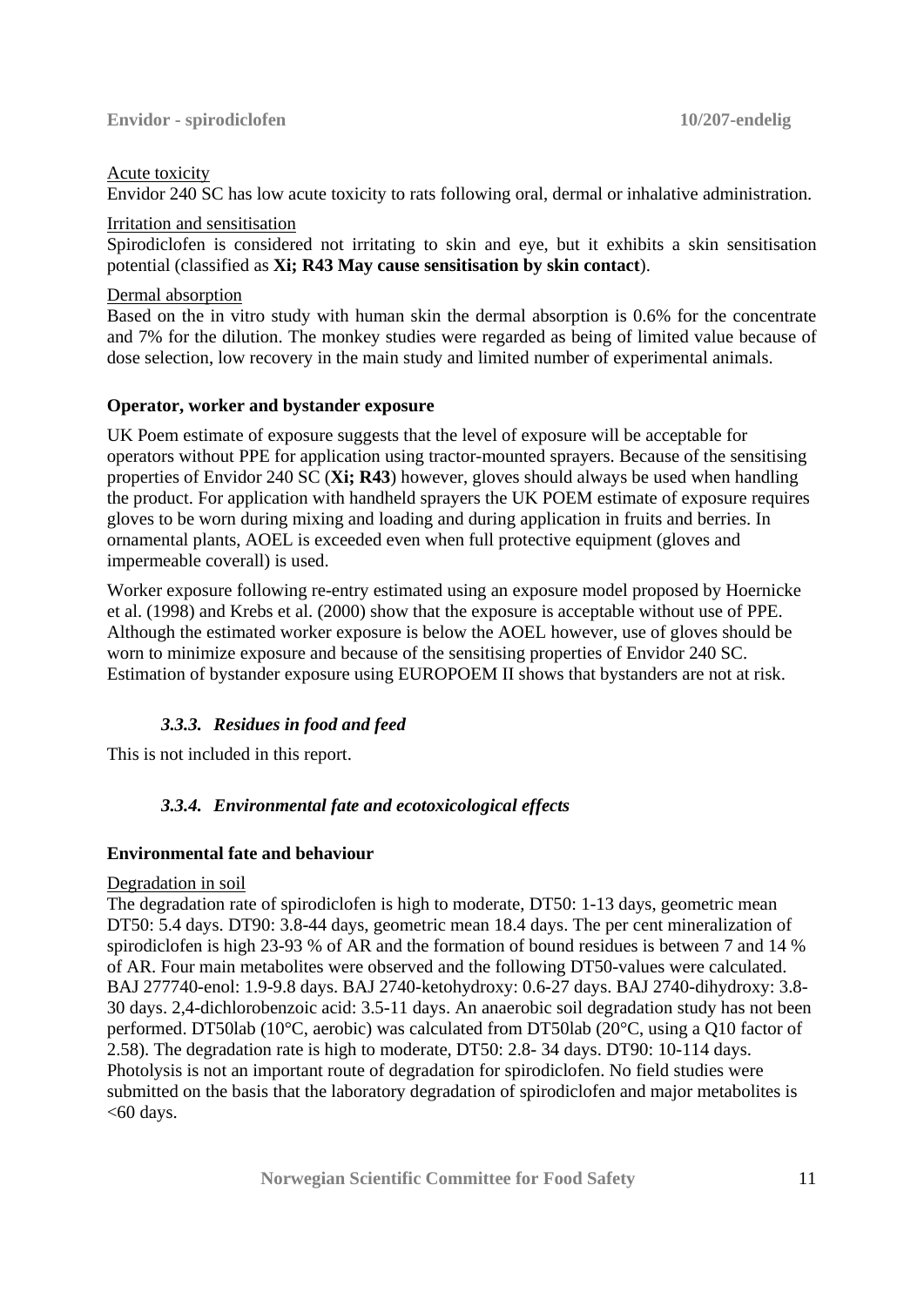#### Sorption/mobility

The sorption of spirodiclofen to soil can be classified as very high with a Koc-value of 31037. The sorption of the metabolites BAJ 2740-enol, BAJ 2740-dihydroxy and 2,4-dichlorobenzoic acid can be classified as low, while the sorption of BAJ 2740-ketohydroxy can be classified as moderate. An aged column study is performed. Based on the amount of radioactivity in the leachate, the mobility of spirodiclofen is low and the mobility of the main metabolites is high.

#### Degradation in water

The hydrolysis of spirodiclofen is moderate at pH 7. In sterile aqueous buffer solutions, spirodiclofen hydrolysed with first order DT50 of 120 (pH 4), 52 days (pH 7) and 2.5 days (pH 9) at 20 °C. The hydrolytic stability of spirodiclofen decreases as temperature and pH increase. Photolysis is not an important degradation pathway for spirodiclofen. No study is submitted on ready biodegradability. The low formation rate of  $CO<sub>2</sub>$  in aerobic water-sediment studies (2.1-2.6) %) suggests that the substance is not readily biodegradable.

The degradation of spirodiclofen for the whole water sediment system can be classified as high with DT50: 2.3-4.2 days. DT90: 7.5-14 days. Mineralization was at low level and only small amounts of bound residues was formed. Spirodiclofen quickly partitioned into sediment. The major metabolite was BAJ2740-enol, with maximum levels of 84% of AR and 30% of AR in water and sediment, respectively. DT50 values for BAJ 2740-enol in the pond system were 393 days and in the pit system, no degradation of BAJ 2740-enol was apparent until study end.

#### Fate in air

Measured volatilisation of spirodiclofen from soil and leaf surfaces under field conditions was negligible DT50air: 2.7 hours. Vaporization: Henry's Law constant: 2 x  $10^{-3}$  Pa/mol m<sup>3</sup>. The data suggested that the concentrations of spirodiclofen are likely to be negligible.

# **Exposure**

According to a simple model recommended by the EU working group FOCUS the expected PIEC, predicted initial environmental concentration, in soil is 0.096 mg a.s./kg after the application of 144 g a.s./ha with 50 % interception.

# *Groundwater*

The leaching behaviour of Spirodiclofen was evaluated using all the nine FOCUS groundwater scenarios and the two recommended models, i.e. FOCUS-PELMO (version 3.3.2) and FOCUSPEARL (version 2.2.2). The use considered was Envidor in apple according to the representative GAP, i.e. a single application of 144 g a.s./ha. The interception was 65%, thus the application rate used for all scenarios was 144 g a.s./ha x 35%, or 50 g a.s./ha. These modelling assessments indicate that a contamination of groundwater of spirodiclofen and its metabolites is unlikely to occur.

# *Surface water*

PECsw of spirodiclofen was recalculated by the RMS using the following assumptions.

- (i) Single application of 144 g a.s./ha (orchard crops).
- (ii) Entry into surface water via drift, based on 90th percentile drift values taken from the Guidance Document on Aquatic Ecotoxicology (8075/VI/97 rev 8); drift values for early and late stage for orchard crops..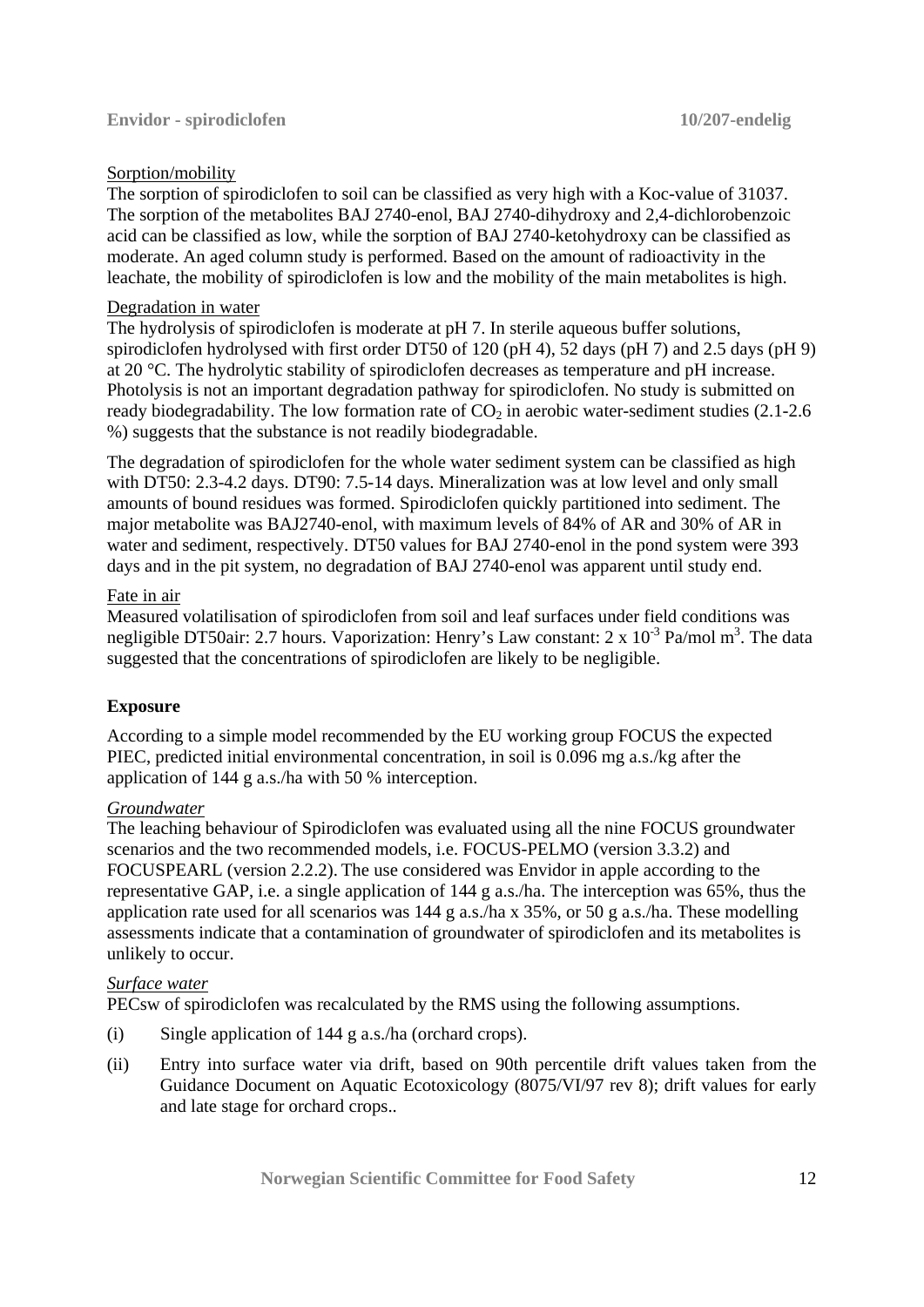#### **Envidor - spirodiclofen 10/207-endelig**

- (iii Equal distribution in a static water body of 30 cm depth.
- (iv) DT50 $_{\text{dissipation}}$  of 1.1 days from water (maximum 1<sup>st</sup> order DT50 from water phase).

Under the above assumptions, early application of Envidor according to GAP will lead to  $PEC_{SW}$ values for Spirodiclofen for instance of 14  $\mu$ g/L for 3 m buffer zones. The initial PEC<sub>SW</sub> of the metabolite BAJ 2740-enol was derived from that of the active substance, with corrections for the difference in molecular mass (correction factor 313.2/411.3) and the maximum percentage at which the metabolite was formed from the parent substance in the water phase of water/sediment systems (84% of AR).

# **Terrestrial organisms**

Where there are indications that the plant protection product is more toxic than what can be explained by the content of active substance (or studies are only conducted with the product), or identified metabolites are more toxic than the active substance, these calculations are included in the summary below. If this is not the case, these values and calculations are omitted.

# Mammals

Low acute toxicity to mammals (LD50: >2500 mg/kg bw/d). TER for the indicator species small herbivorous mammal in orchards is estimated as >147. This value does not exceed the trigger (<10). Chronically toxic (NOEC: 29.6 mg/kg bw/d). TER is estimated to be 6.1. This TER does not exceed the EU trigger  $(<5)$ .

# Birds

Low acute toxicity to birds (LD50: >2000 mg/kg bw/d). TER for the indicator species small insectivorous bird in orchards is estimated as >257. This value does not exceed the EU trigger ( $<$ 10). Moderate dietary toxicity (LC50:  $>$ 1061 mg/kg bw/d). TER for the indicator species in orchards is estimated as >244. This value does not exceed the trigger. Chronic toxicity (NOEC: 51 mg/kg bw/d). A reproductive toxicity study showed no effects on reproductive parameters up to and including the highest does level. TER is estimated to be 12. This value does not exceed the EU trigger  $(<5)$ .

# Bees

Low contact (LD50: >200 µg/bee) and oral toxicity to bees (LD50: >196 µg/bee). Hazard quotients for contact (Qhc) and oral exposure (Qho) are estimated to be  $\langle 0.72 \text{ and } \langle 0.73 \rangle$ respectively. These do not exceed the trigger value of more than 50. However, semi-field and field studies show that populations of honey bees are adversely affected (i.e., brood development, pupal abundance). An effect on bee brood, even if temporary, can have a long-lasting effect on the colony.

# Non-target arthropods

In Tier 1 laboratory acute contact toxicity studies, Envidor showed 100% effects on predatory mites. Extended lab studies showed effects above the trigger effect level of 50%. The Hazard Quotient based on the lowest LR50 for *Typhlodromos pyri* was estimated to be 60 (in-field) and exceeds the HQ trigger (2). HQs for off-field exceed the HQ trigger (2) up to a distance of 30 and 20 meters from the field for fruit crops late and fruit crops early, respectively. Two field studies showed significant reduction in abundance of *Typhlodromos pyri* after 27 and 89 days, respectively. Recovery was observed within one year.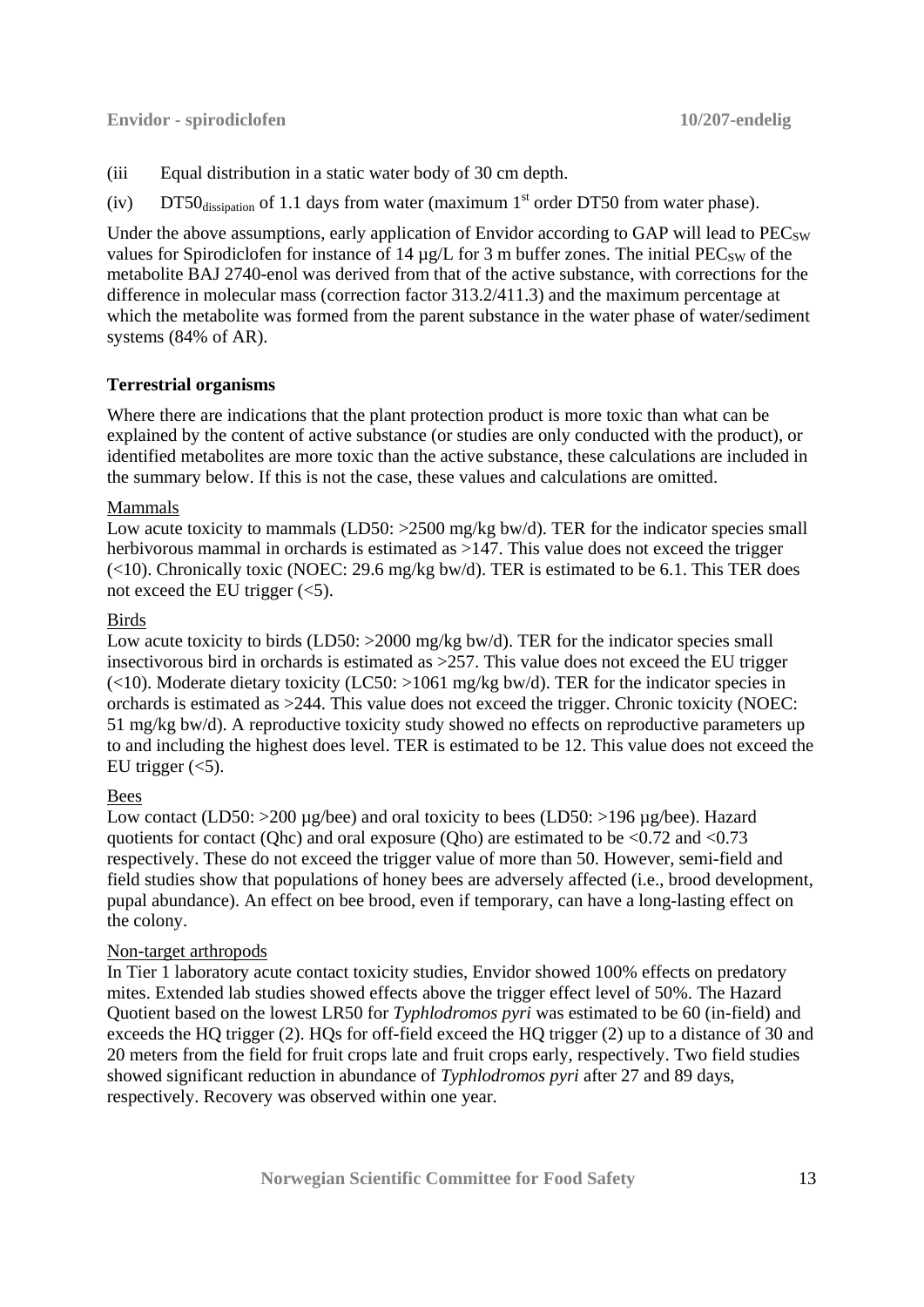# Earthworms

Low acute toxicity to earthworms (LC50: >1000 mg/kg d.w. soil). TER is estimated to be 10417. This value does not exceed the trigger  $(<10$ ).

For other soil organisms, the metabolite BAJ 2740-ketohydroxy caused reduced body size of Collembola juveniles at all tested doses. TERs based on reproductive NOECs and worst case initial PEC soil values are 1020-78878. These values do not exceed the proposed trigger from the EC Guidance document on Terrestrial Toxicology of <5.

# Microorganisms

Neither respiration nor nitrogen mineralisation of soils treated with spirodiclofen up to 0.98 mg/kg differed from untreated soils by greater than 25% (trigger) after 42 days. Nitrogen mineralisation of soils treated with major soil metabolites at 0.45-0.84 mg/kg did not differ from untreated soils by greater than 25% after 28 days

# **Aquatic organisms**

Where there are indications that the plant protection product is more toxic than what can be explained by the content of active substance (or studies are only conducted with the product), or identified metabolites are more toxic than the active substance, these calculations are included in the summary below. If this is not the case, these values and calculations are omitted.

# Fish

Moderate acute toxicity to Rainbow trout (96h LC50: >58.3 mg a.s./L). Chronically toxic (42d) NOEC: 0.02 mg a.s./L). Moderate toxicity to Rainbow trout of the metabolite BAJ 2740-enol. All TER calculations for spirodiclofen pass the EU triggers (Acute: 100, Chronic: 10) with a buffer zone of 20 meters.

# Invertebrates

Low acute toxicity to *Daphnia magna* (48h EC50: >100 mg a.s./L). Chronically toxic to *Daphnia magna* (21d NOEC: 0.0111 mg a.s./L). Low toxicity to *Daphnia magna* of the metabolite BAJ 2740-enol. All TER calculations for spirodiclofen pass the EU triggers (Acute: 100, Chronic: 10) with a buffer zone of 30 meters.

# Sediment dwelling organisms

Toxic to *Chironomus riparius* larvae (28d NOEC: 0.032 mg a.s./L (spiked water)). Low toxicity of the metabolite BAJ 2740-enol. TER calculations for spirodiclofen pass the EU trigger (10) with a buffer zone of 20 meters.

# Algae

Toxic to algae (96h EC50: >4.6 mg a.s./L). TER calculations for spirodiclofen pass the EU trigger (10) with a buffer zone of 3 meters.

# Microcosm/Mesocosm studies

No information.

# Bioconcentration

High potential for bioaccumulation. The BCF of Spirodiclofen, based on total radioactivity, was determined to be 491 L/kg for whole fish. This exceeds the trigger value of 100. However, the proposed use in orchards involves a single seasonal application, the exposure time will be relatively short, and it rapidly depurates from fish (90% clearance time of total residues is 2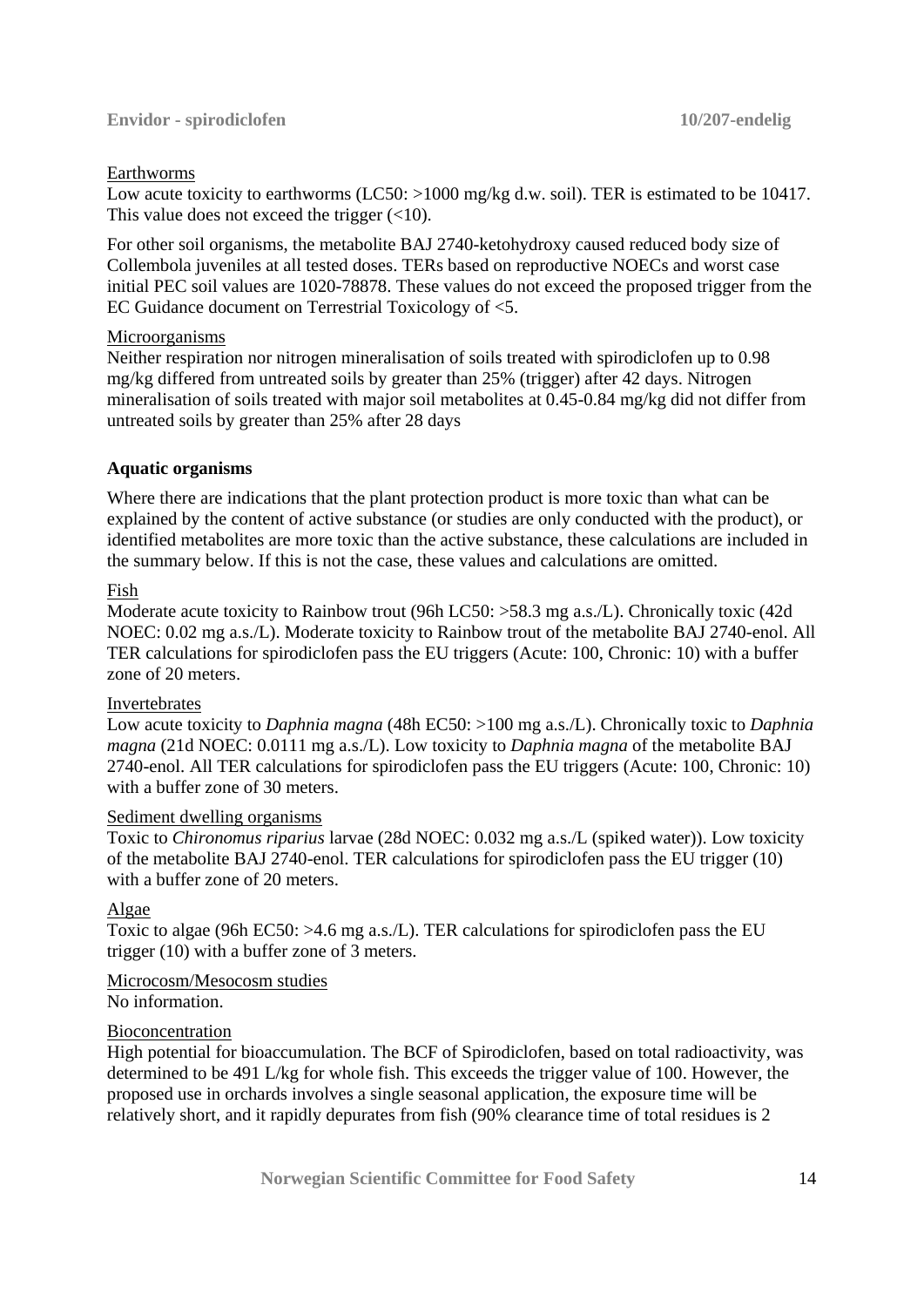days). The BCF for the metabolite BAJ 2740-enol for fish is estimated to be 71 L/kg wet weight which is below the trigger of 100.

# *3.3.5. Dossier quality and completeness*

The dossier is complete and is adequate as a basis for an evaluation of the active substance, metabolites and product.

# **3.4.Panel 2's assessment on health**

#### *Summary of human toxicity/inherent properties*

Panel 2 has reviewed the actual documentation and points out the following inherent properties of the product, the active substance and possible metabolites:

Spirodiclofen showed low acute toxicity in rats both following oral- and dermal administration and inhalation, but showed skin sensitisation properties. The Panel concludes that spirodiclofen is not considered genotoxic, even though equivocal results concerning chromosomal aberrations appeared in *in vitro* test systems.

In the sub-chronic and chronic toxicity testing, the adrenals appeared to be a target organ in all tested species where effects on organ weight and/or histopathology were observed already at low doses. In addition to the adrenals, other organs of the endocrine system including reproductive organs were affected in all species tested. Reductions of cholesterol- and triglyceride levels were observed at low doses. Increased incidences of Leydig cell adenomas and uterine adenocarcinomas were observed in exposed rats, and liver adenomas/adenocarcinomas in mice.

Generally, males seem more sensitive for adverse reproductive effects of spirodiclofen than females. This may mirror the tissue levels of spirodiclofen which was 5-15 times higher in males than in females.

In the 2-generation study in rats, dose related trends towards decreased testes and epididymides sizes in F1 males were seen when evaluated by gross pathological examinations. Decreased epididymides- and seminal vesicle weights and increased weight of prostate were seen in F0 males exposed to the lowest doses. Decreased liver weight was seen in all treatment groups.

In F1 males, dose related trends towards increased incidence of atrophy and a decreased number of spermatides per mg tissues in testes and epididymides were observed. The mid and highest dose in F1 males and at the highest dose in females, decreased levels of cholesterol and triglyceride concentrations were seen.

No teratogenic effect was found in rats or rabbits. Spirodiclofen is not considered neurotoxic in adult or developing rats.

Based on mechanistic studies, it was indicated that the steroid hormone synthesis was decreased causing increased hormone secretion at the higher levels of hormone axis (hypothalamuspituitary-gonadal and -adrenal axes). A possible mechanism of action could be that increasing levels of pituitary hormones could be associated with hyperplasia and tumour formation in testicular tissue, and hypertrophy and vacuolization in the adrenals. The Panel concludes that spirodiclofen may have endocrine disrupting effects because it interferes with steroid hormone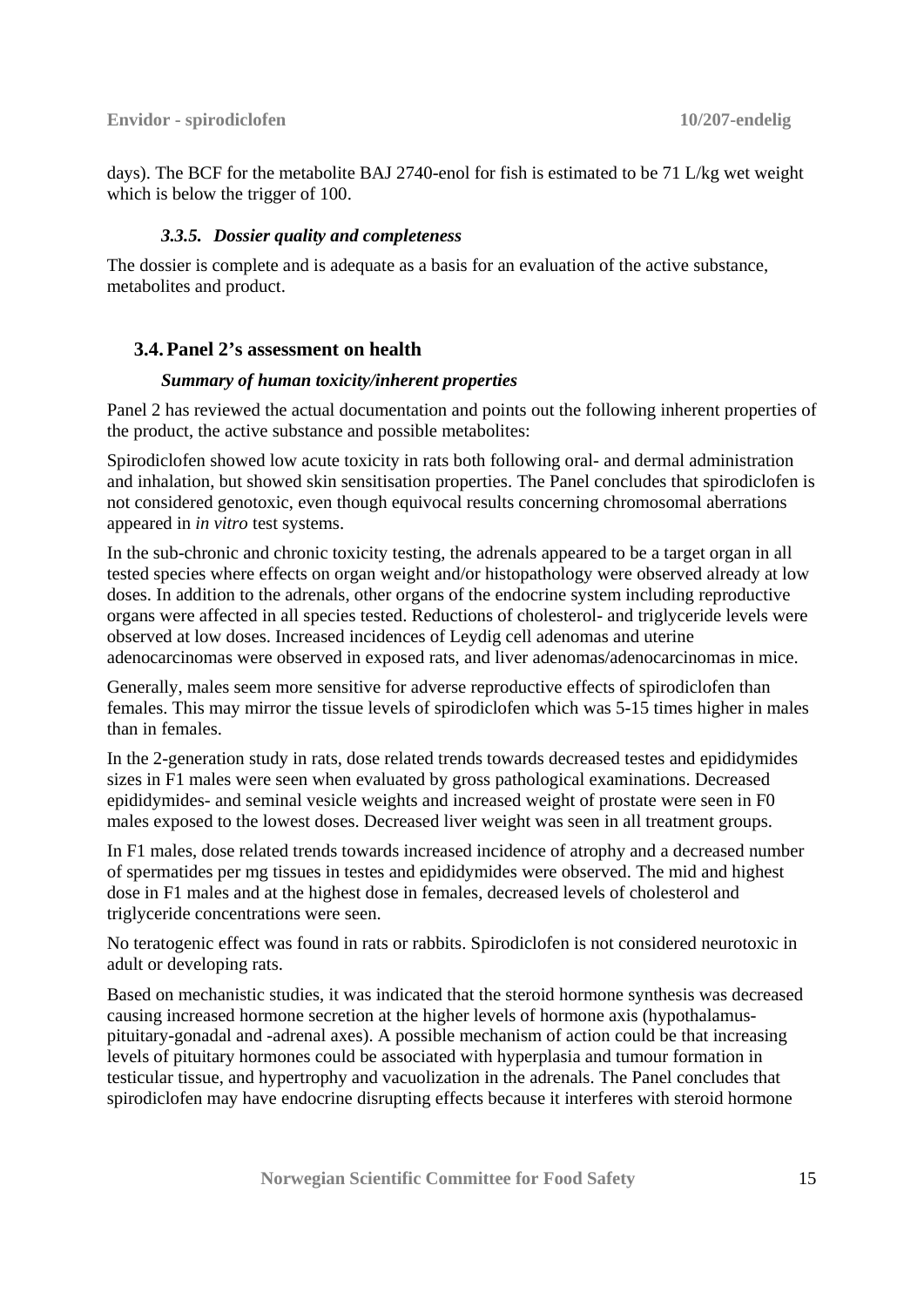synthesis *in vitro*. However, the *in vivo* data are not sufficient to make a firm conclusion on this point.

# *The product Envidor 240 SC*

Envidor 240 SC showed low acute toxicity to rats both following oral- and dermal administration and inhalation. The product showed no irritation to skin or eye, but showed skin sensitising properties as evaluated in the guinea pig (in 20/20 animals). Envidor 240 SC is absorbed through human skin at an estimated rate of 0.6% and 7% for the concentrate and the dilution, respectively.

# **National norms are set as follows:**

ADI – Acceptable Daily Intake

An ADI of 0.014 mg/kg bw/day is determined based on applying a 100-fold safety factor to the NOAEL of 1.38 mg/kg bw/day from the 1-year study in dogs.

# AOEL - Acceptable Operator Exposure Level

An AOEL of 0.009 mg/kg bw/day is determined based on applying a 100-fold safety factor to the NOAEL of 1.38 mg/kg bw/day from the 1-year study in dogs and additionally applying a correction factor of 0.64 to account for oral absorption.

The Panel concludes that it is not necessary to establish an ARfD for spirodiclofen due to its low acute toxicity.

# **Metabolites and impurities – possible exposure to humans via the environment**

The metabolites (M01 and BAJ2740-ketohydroxy/MA-3OH-cyclohexylester) detected in the soil/groundwater or in plants were tested for acute toxicity orally and for bacterial mutagenicity. The studies show that the metabolites have low acute toxicity, except M01 that is moderately toxic. The metabolites tested negative in bacterial mutagenicity studies.

# *Risk characterization of health*

# **Health risk due to human exposure**

The Panel has based their risk characterization for operators of Envidor 240 SC on the exposureand dose-response assessments presented in section 3.3.1 by applying the risk scale described in section 3.2.

# **Operator, worker and bystander exposure**

# Operator exposure

The estimated risk for operators provided adequate use of personal protective equipment (PPE) is assessed as minimal as the estimated exposure (UK POEM) for different uses gave a maximum value of 102% of AOEL. However, because of the skin sensitising properties of Envidor 240 SC, gloves should always be used when handling the product.

# Worker exposure

The risk for workers from exposure to spirodiclofen is assessed as minimal (74% of AOEL). However, because of the skin sensitising properties of Envidor 240 gloves should always be used when handling treated crops.

# Bystander exposure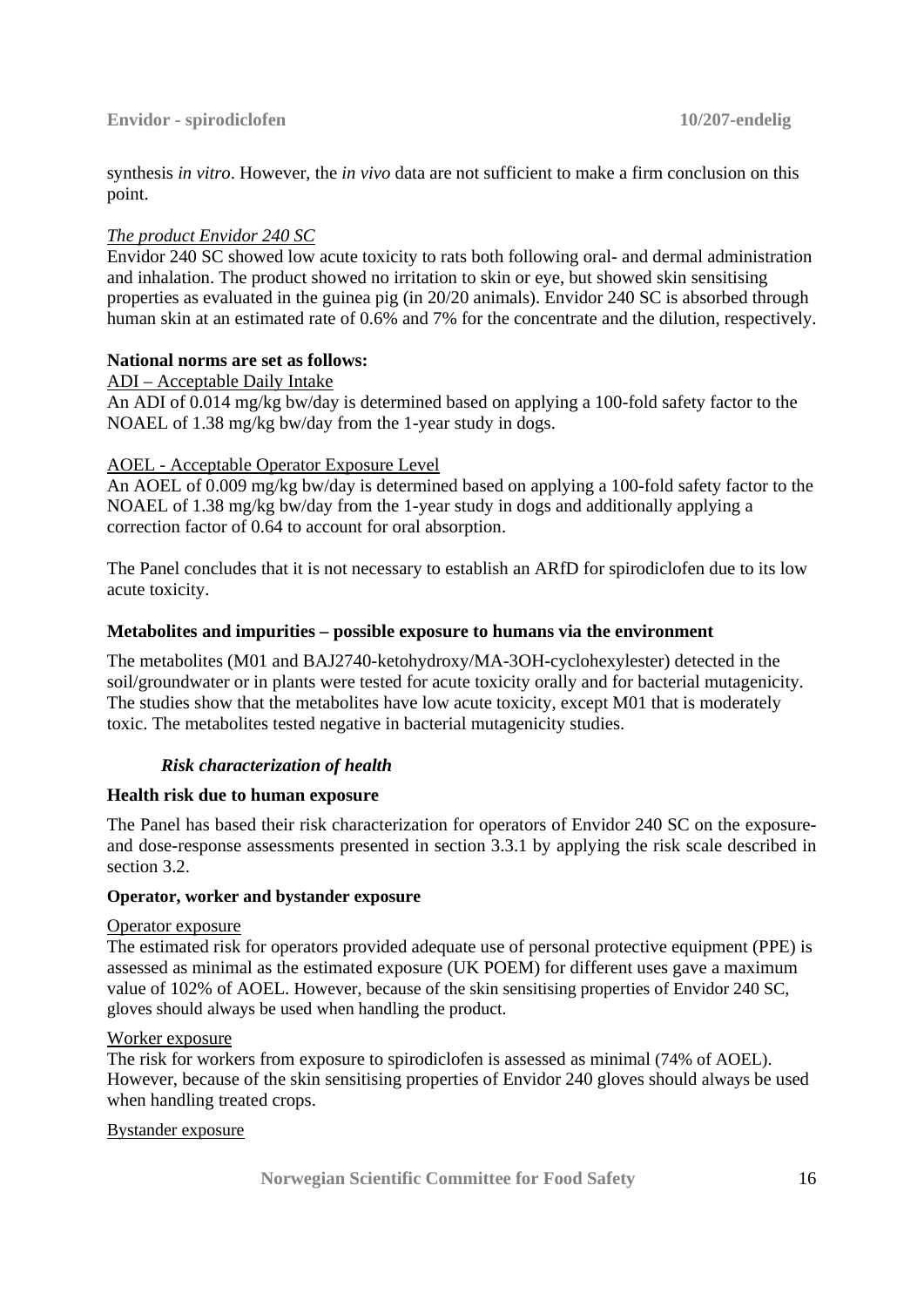The risk for bystander from exposure to spirodiclofen is assessed as minimal (8-14% of AOEL).

Health risk due to residues in products for consumption Not included in the terms of reference.

# **3.5. Panel 2's assessment of environment**

# *3.5.1. Summary of the environmental fate*

Panel 2 has reviewed the actual documentation and points out the following inherent properties of the product, the active substance and possible metabolites:

Spirodiclofen is rapidly degraded in soils and has a low mobility due to high soil sorption. In areas with high risk of erosion and run-off, transport of spirodiclofen sorbed to soil particles is likely to occur. Several metabolites are formed which are highly mobile but generally rapidly degraded in soils.

# *3.5.2. Environmental risk characterization*

The risk characterization of the product's ecotoxicological effects on the terrestrial and aquatic environments made by Panel 2 is based on the exposure- and dose/response assessments presented in section 3.3.3 by applying the risk scale described in section 3.2.

Ecotoxicological effects on terrestrial organisms

The Panel concludes that there is minimal risk for toxic effects of spirodiclofen on mammals, birds, earthworms, and soil microorganisms with the proposed application regime.

For bees, standard laboratory studies show low oral and contact toxicity to adult bees. The Panel considers these studies not to be relevant based on the mode of action of spirodiclofen. Spirodiclofen is an Insect Growth Regulator (IGR) which means that it interrupts the bees' life cycle by inhibiting the development of immature stages (e.g. larvae and pupae). Several semifield- and field experiments have documented adverse effects of spirodiclofen on bee brood development and pupal abundance at the proposed application rate. The Panel concludes that this indicates very high risk for toxic effects of spirodiclofen to bees when the substance is applied during flowering.

Both laboratory- and field studies with non-target arthropods (predatory mites) show adverse effects above the trigger value at the suggested application rate for spirodiclofen. Even though one field experiment indicated recovery within one year, the Panel considers the risk to nontarget arthropods to be very high.

# Ecotoxicological effects on aquatic organisms

Exposure concentrations have been estimated based on spray drift during application in orchards which is considered by the Panel to be the worst case scenario in terms of exposure. The Panel concludes that there is a minimal risk of toxic effects on aquatic organisms due to exposure to spirodiclofen with the proposed application regime, provided that a buffer zone of 30 m to surface water is applied.